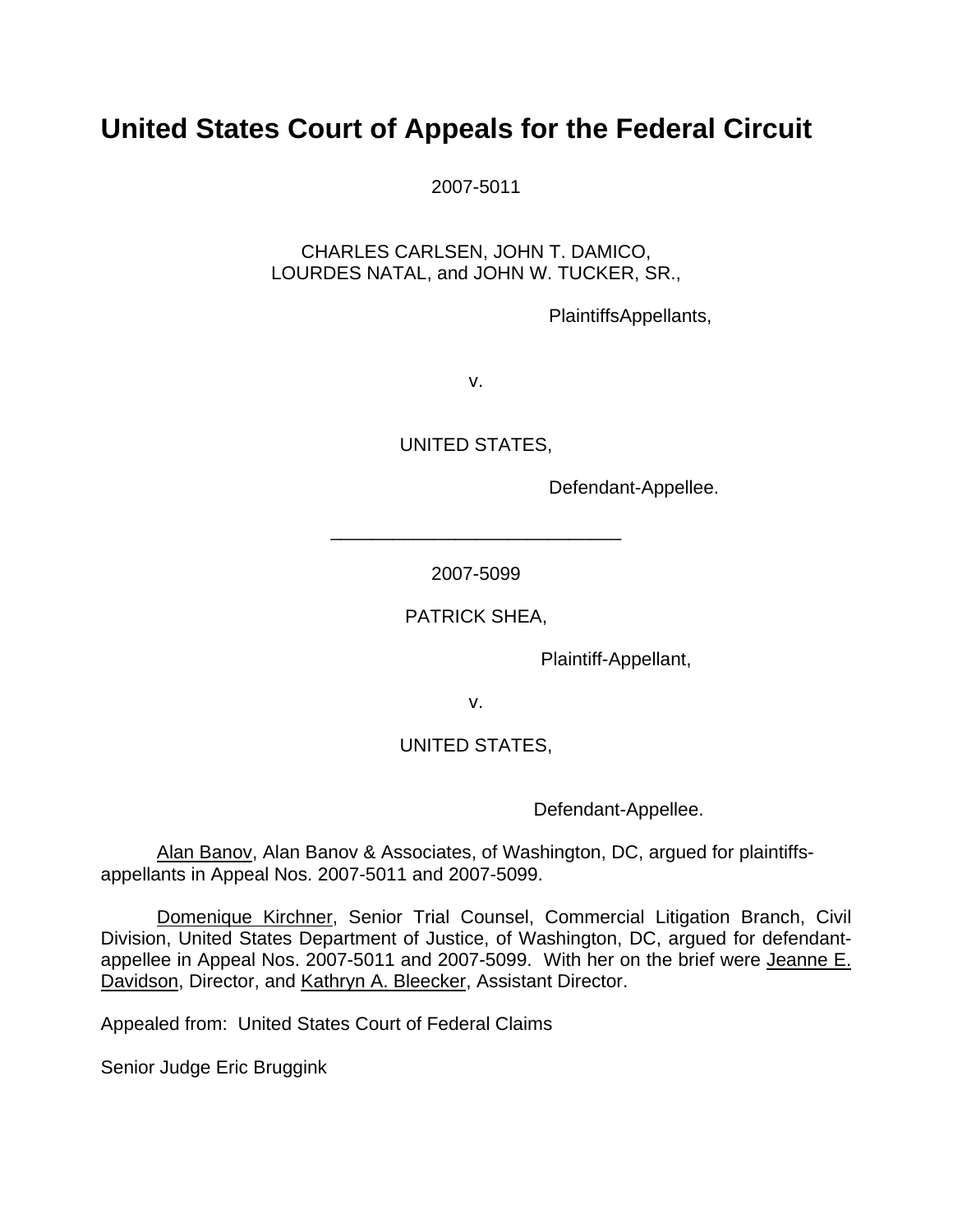## **United States Court of Appeals for the Federal Circuit**

2007-5011

CHARLES E. CARLSEN, JR., JOHN T. DAMICO, LOURDES NATAL and JOHN TUCKER, SR.,

Plaintiffs-Appellants,

v.

UNITED STATES,

Defendant-Appellee.

2007-5099

\_\_\_\_\_\_\_\_\_\_\_\_\_\_\_\_\_\_\_\_\_\_\_\_\_\_

PATRICK SHEA,

Plaintiff-Appellant,

v.

UNITED STATES,

Defendant-Appellee.

Appeals from the United States Court of Federal Claims in 00-CV-617 and 03-CV-4460, Senior Judge Eric G. Bruggink

\_\_\_\_\_\_\_\_\_\_\_\_\_\_\_\_\_\_\_\_\_\_\_\_\_\_

\_\_\_\_\_\_\_\_\_\_\_\_\_\_\_\_\_\_\_\_\_\_\_\_\_\_\_

DECIDED: April 9, 2008

Before BRYSON, LINN, and MOORE, Circuit Judges.

BRYSON, Circuit Judge.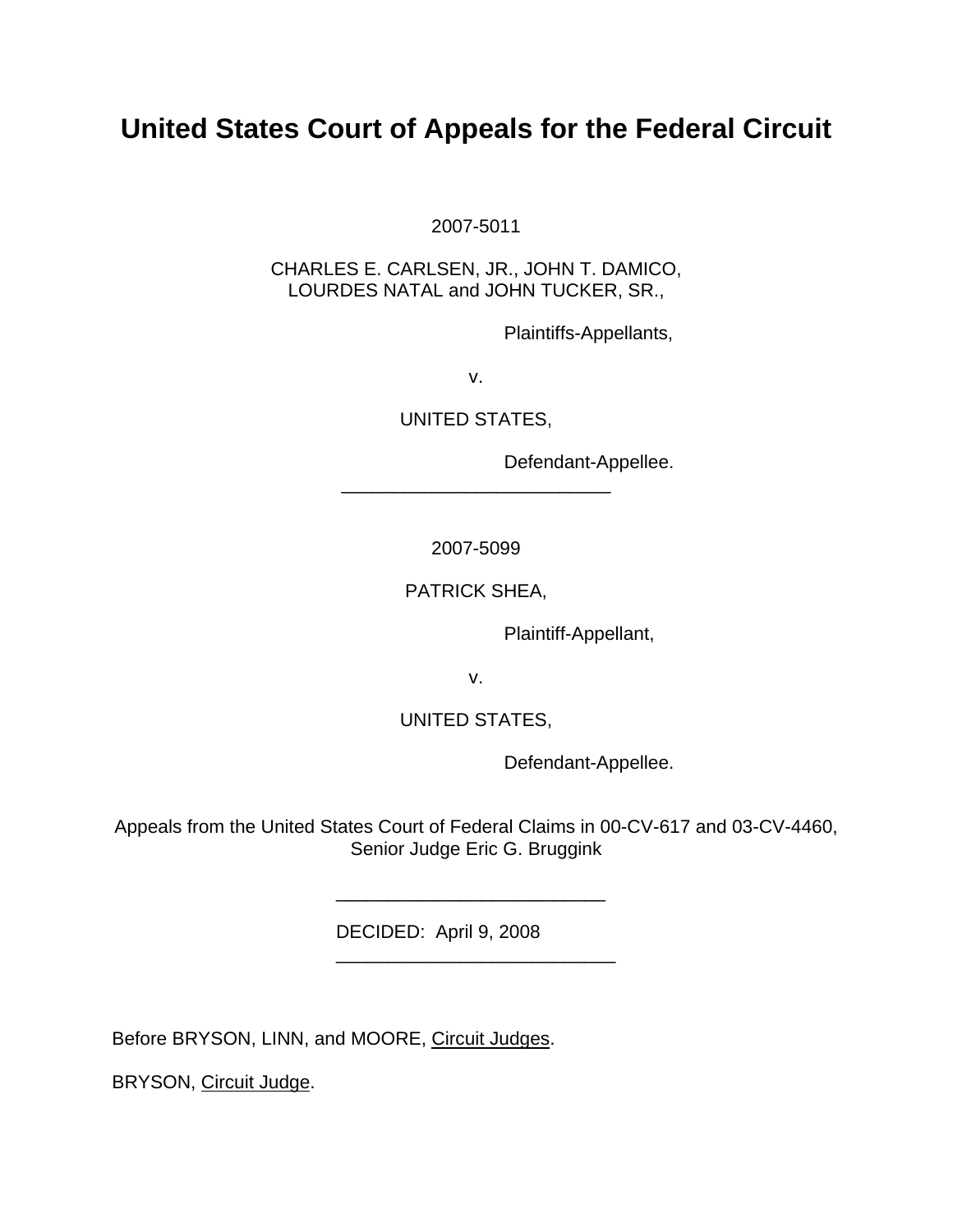A group of employees working at facilities operated by the federal Bureau of Prisons claim that they have had to perform overtime work for which they were not compensated. Along with a large number of other Bureau of Prisons employees, they filed suit in the Court of Federal Claims contending that under the Federal Employees Pay Act, 5 U.S.C. § 5542, they were entitled to be paid for the overtime that they worked. The trial court analyzed the claims in great detail, conducted a trial with respect to certain of the claims, and ultimately determined that the plaintiffs were not entitled to relief. Bishop v. United States, 74 Fed. Cl. 144 (2006) (Bishop II) (judgment following trial in Shea case); Bishop v. United States, 72 Fed. Cl. 766 (2006) (Bishop I) (partial summary judgment in Shea case); Carlsen v. United States, 72 Fed. Cl. 782 (2006) (summary judgment in Carlsen case). With respect to some of the claims, the court held that the plaintiffs had not shown that they had performed uncompensated overtime work. With respect to other claims, the court held that any overtime work performed was de minimis and not required to be compensated. We have carefully reviewed the trial court's factual and legal determinations, and we affirm the judgments in both cases in all respects. Because the trial court's treatment of the issues was so comprehensive, we will not restate the facts and the legal background of the two cases in detail, but merely address the principal legal issues raised on appeal.

I

 The five appellants in these two cases worked in various positions in two Bureau of Prisons facilities—the Federal Correctional Institution in Otisville, New York, and the Medical Center for Federal Prisoners in Springfield, Missouri. Each of the appellants has individual claims to compensation for particular types of overtime. In addition,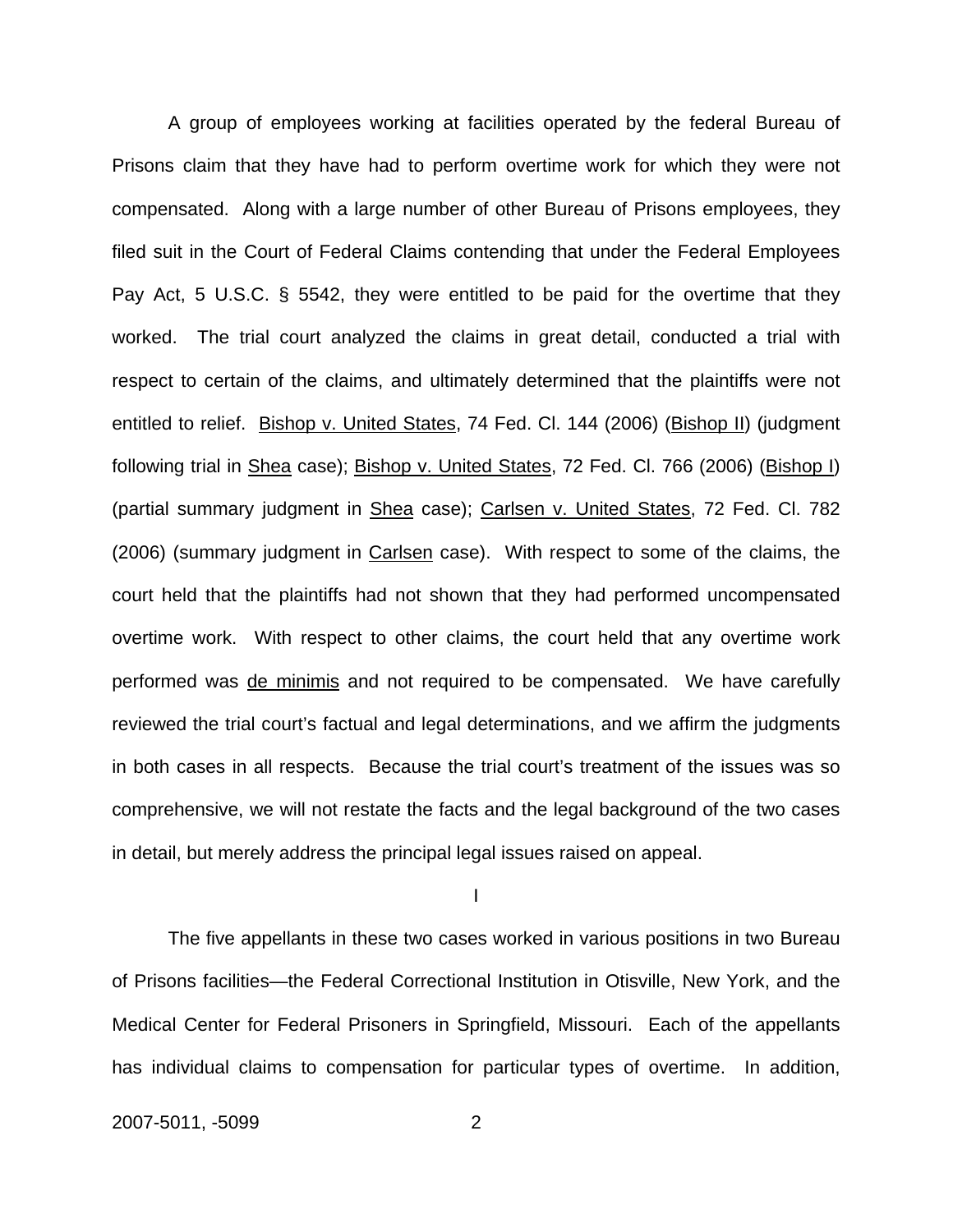however, all five appellants present one common claim—that the trial court improperly applied this court's decision in Doe v. United States, 372 F.3d 1347 (Fed. Cir. 2004). In that case, this court held that occasional overtime work allegedly performed by a group of Department of Justice attorneys was not subject to compensation under the Federal Employees Pay Act unless the overtime was directed or approved in writing by a person authorized to approve such overtime. The court ruled that a regulation issued by the Office of Personnel Management ("OPM") was the basis for the requirement of written authorization for irregular overtime work. See Doe, 372 F.3d at 1362. That regulation provides as follows: "Overtime work in excess of any included in a regularly scheduled administrative workweek may be ordered or approved only in writing by an officer or employee to whom this authority has been specifically delegated." 5 C.F.R.  $§ 550.112(c).$ 

The appellants first contend that the Doe case should not be applied to law enforcement agencies such as the Bureau of Prisons. Unlike Department of Justice attorneys, who work substantially independently, employees of the Bureau of Prisons work in a secure environment where they are required to follow all orders, written or oral. Accordingly, the appellants argue, it would be unrealistic and an invitation to abuse to require a written order as a prerequisite for compensated overtime; such a requirement would lead, according to the appellants, to a regime in which employees would routinely be required to perform uncompensated overtime work as a result of oral orders that they would not be free to disregard.

Whatever the force of the appellants' argument as a policy matter, it does not provide a valid basis for distinguishing Doe. The regulation on which Doe was based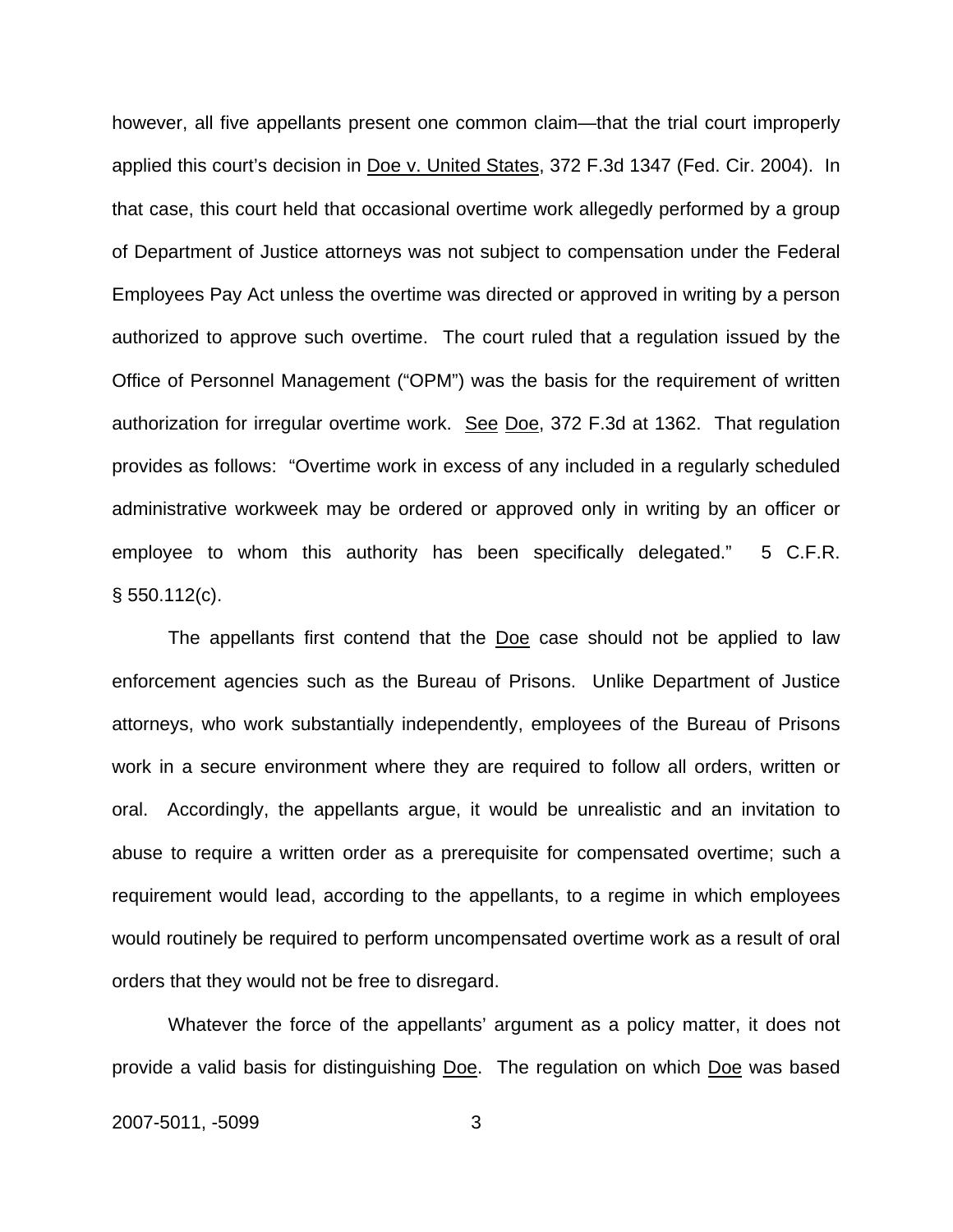applies throughout the civilian workforce; it is not limited to Department of Justice attorneys or other employees who work in a less structured environment than employees of the Bureau of Prisons. Moreover, as the government points out, several of the cases that the court relied on in Doe involved law enforcement agencies, yet the court in those cases still applied the "written order" rule found in the regulation. See Doe, 372 F.3d at 1352-53, citing Gray v. United States, 136 Ct. Cl. 312 (1956), and Tabbutt v. United States, 121 Ct. Cl. 495 (1952).

The appellants next contend that even if the trial court was correct to apply the Doe decision to Bureau of Prison employees, the court adopted an unreasonable interpretation of Doe when it found that certain Bureau of Prisons documents did not satisfy the regulatory "written order" requirement. In particular, the appellants contend that documents such as agency manuals, standards of conduct, and training documents emphasized that Bureau of Prisons employees were required to follow the orders of their superiors. Because those documents, when considered together with oral directives, had the effect of requiring the employees to work outside their scheduled shifts, the appellants argue that those documents constitute "written orders" sufficient to satisfy the requirements of the regulation. The appellants also contend that other documents, such as emails from the warden's secretary and announcements of the times and places of meetings that employees were expected to attend, constituted sufficient written orders, at least in light of the culture of the Bureau of Prisons, which "obligates employees to follow all orders and to complete their work before leaving."

The trial court held that most of the written materials on which the appellants rely were similar to the materials at issue in the Doe case and that they failed to satisfy the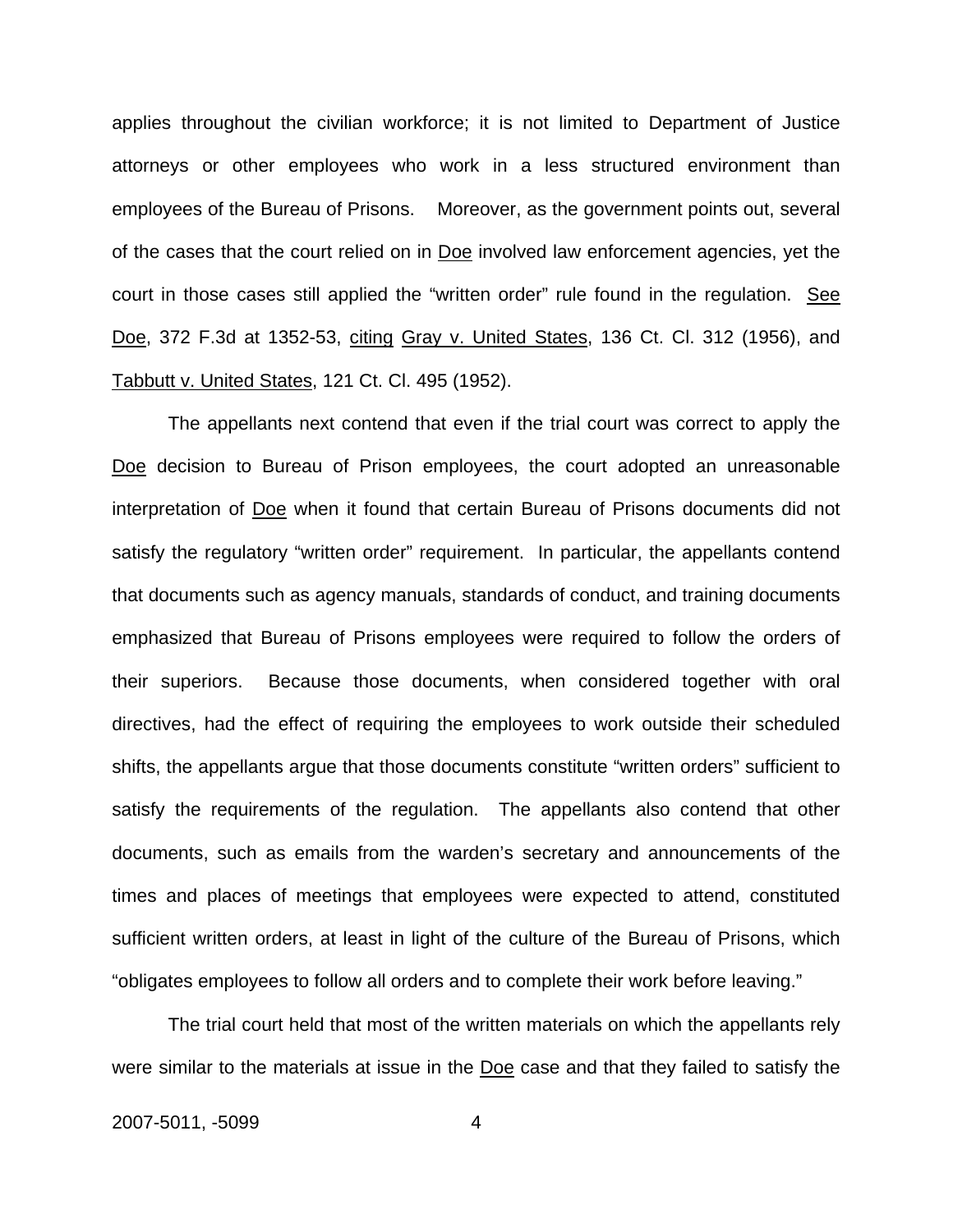requirements of the OPM regulation because, like the materials in Doe, they did not constitute express written directives to the employees to work overtime. We agree with the trial court's ruling. Documents such as manuals and training materials that instruct employees that they are required to follow orders given to them by authorized superiors are similar to the materials found insufficient in the Doe case to constitute directives to work overtime. See Doe, 372 F.3d at 1362-63 (discussing insufficiency of the alleged written orders). They do not direct the performance of overtime work; to treat such documents as written directives to perform overtime work would have the effect of converting oral directives to perform particular work into written directives to work overtime in virtually any government agency, as the requirement that subordinates comply with lawful directives of their supervisors is not a policy limited to the Bureau of Prisons. We also agree with the trial court that the less formal written materials at issue in this case, such as email reminders of meetings and employees' performance standards, do not satisfy the requirement of an express written order to perform overtime, because none of them directed work in general, or certain tasks in particular, to be performed outside the employees' regularly scheduled shifts.

Although the trial court rejected most of the written materials as not satisfying the requirements of the OPM regulation, the court found that one set of documents satisfied the "written order" requirement—certain "post orders" that defined the lieutenants' duties for each shift. The court found that where those post orders "inherently required the presence of two employees, one of whom is off-duty" in order to exchange information and equipment at the change of shifts, the employees were required to perform workrelated tasks either prior to or after their shifts; thus, the court found that those post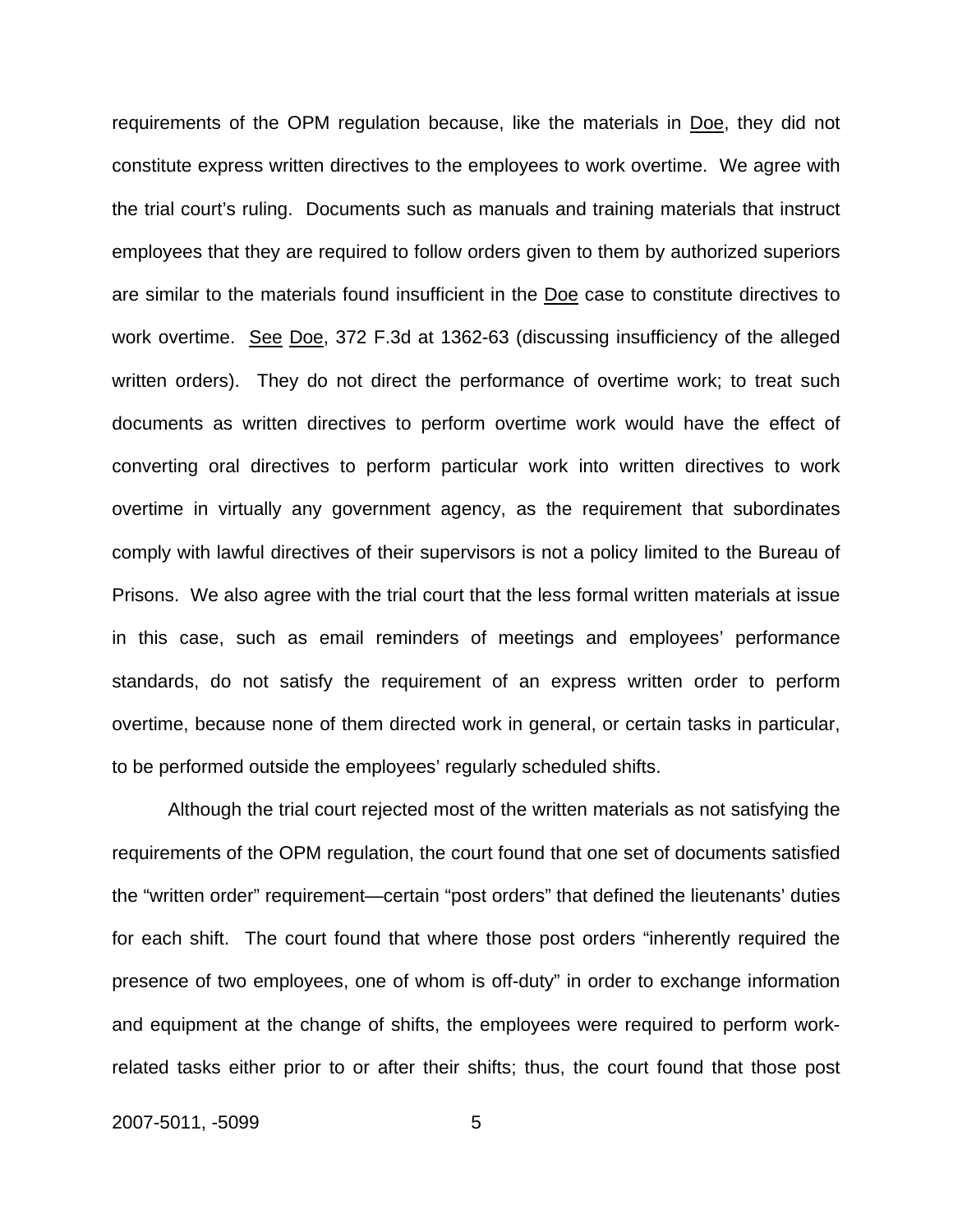orders constituted written orders to work overtime. Bishop I, 72 Fed. Cl. at 777. With respect to Mr. Shea's claims based on those post orders, the court conducted a trial. Following the trial, the court concluded that the amount of overtime that Mr. Shea performed pursuant to the post orders was de minimis and therefore not compensable. Bishop II, 74 Fed. Cl. at 151-54. In the Carlsen case, the trial court reached the same conclusion on summary judgment, holding that the amount of overtime attributable to the post orders was de minimis. Carlsen, 72 Fed. Cl. at 798-800.

II

 Before his retirement in 2006, appellant Shea worked as a lieutenant at the Bureau of Prisons facility in Otisville, New York. During his six-year claim period, he served in various capacities and shifts, and he has made different overtime claims with respect to different periods of work. In general, however, his claims fall into three groups. First, he raises claims related to the trial court's failure to count, as compensable overtime, the time he was required to spend waiting in line at the Control Center at the Otisville facility at the beginnings of his shifts and the time he spent in certain other job-related activities before and after his shifts. Second, he challenges the court's failure to award him overtime compensation for the time he spent attending meetings at which his attendance was required, even when the meetings were not held during his shift time. Third, he contests the trial court's conclusion that the extra time he worked before and after his shifts was de minimis; according to Mr. Shea, a proper calculation of that time would show that it amounted to more time than could properly be considered de minimis.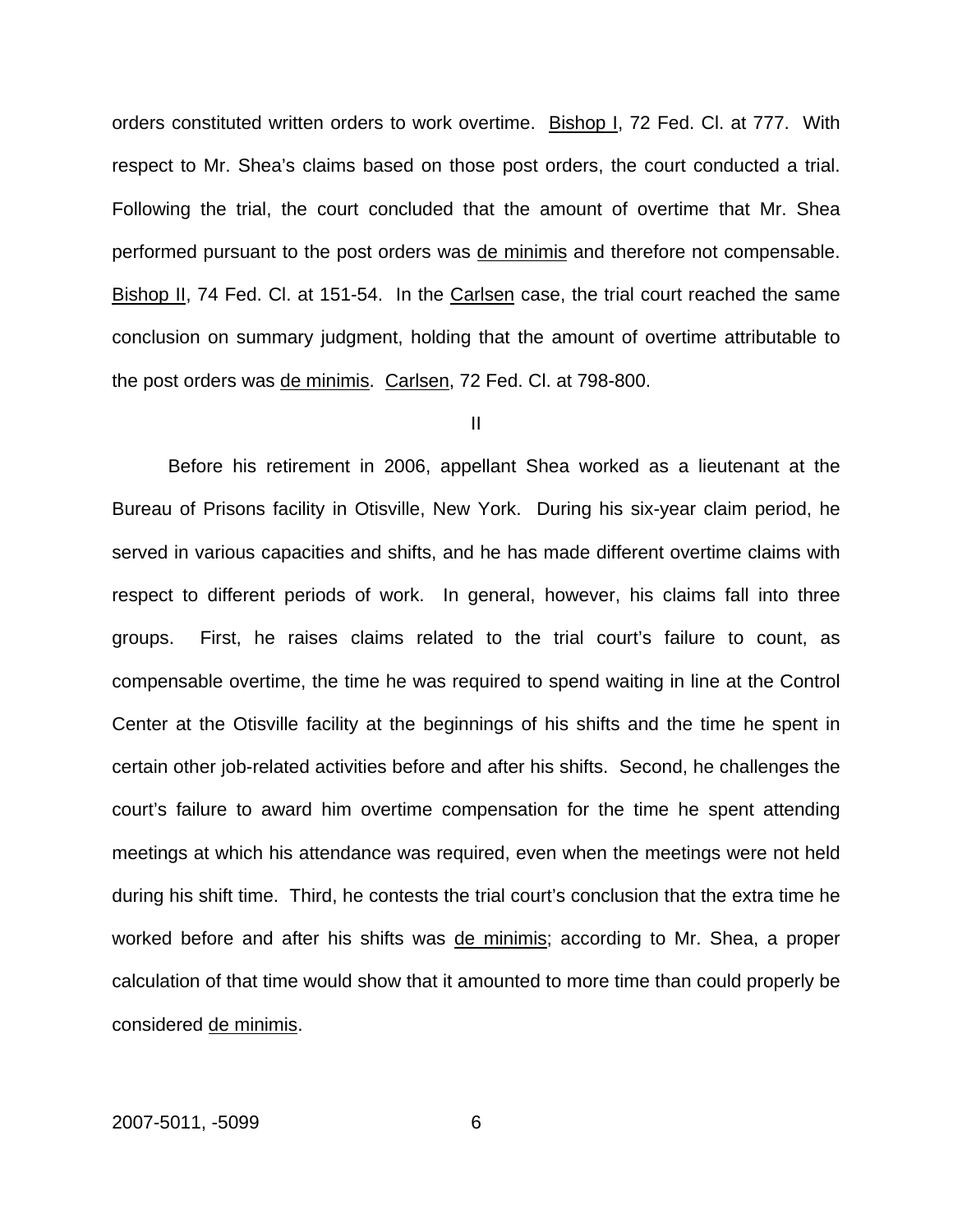In an opinion issued following the trial in the **Shea** case, the court stated that the compensable working period for a lieutenant such as Mr. Shea was between the time he picked up the keys and equipment for his shift and the time he turned over the keys and equipment at the end of his shift. The court concluded that time spent waiting in the key line at the Control Center at the beginning of a shift or walking out of the institution at the conclusion of a shift was not compensable time, because the applicable Bureau of Prisons operations memorandum provided that an employee "must be at the Control Center and have received his/her equipment" by the beginning of the shift. The memorandum dealt with the problem of delays in the key line by adding that if the employee arrived at the key line in a reasonable time to get equipment prior to the shift, but did not receive the proper equipment before the beginning of the shift, the employee would not be considered late. Bishop I, 72 Fed. Cl. at 770-71.

Because the incoming lieutenant on one shift would typically be expected to exchange equipment and identification chits with the outgoing lieutenant on the preceding shift, the court ruled that "the time the incoming lieutenant spends walking to the lieutenants' office is compensable overtime for the outgoing lieutenant who must wait for the incoming lieutenant to arrive. The outgoing lieutenant is not authorized to leave until he briefs the incoming lieutenant and exchanges equipment." Bishop II, 74 Fed. Cl. at 148. The court concluded that the time required to exchange information and equipment between shifts constituted overtime because "those activities require both lieutenants to be on duty at the same time," id. at 151, and because (except in those instances in which designated shift times overlapped) any overlap in required duties meant that one or the other lieutenant had to be working overtime. As the trial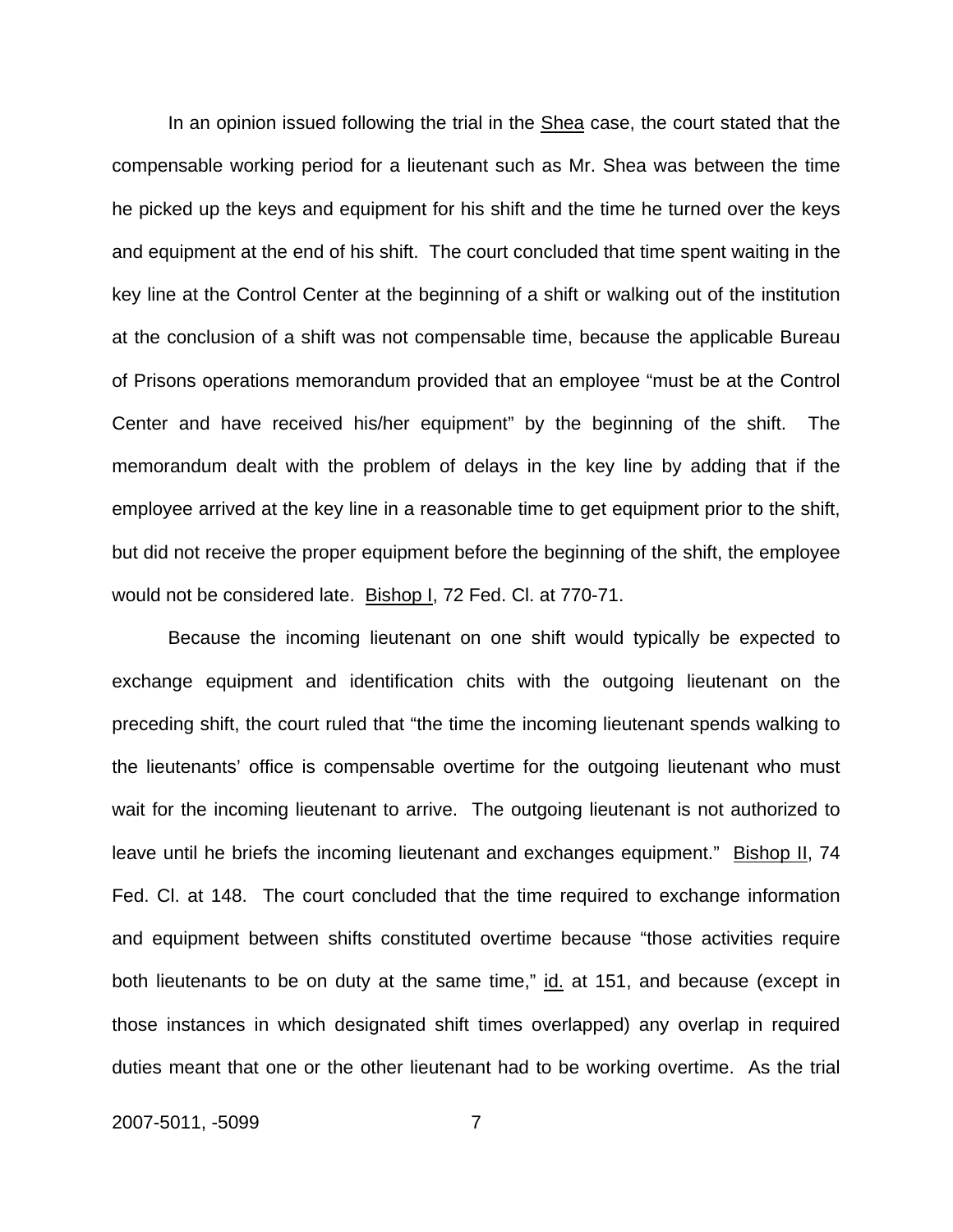court summed up the situation, "the exchange of pertinent information and equipment, called for in the written post orders, requires either the incoming lieutenant to arrive early, or the outgoing lieutenant to stay late, or both." Id. at 152.

 Having found that Mr. Shea worked some overtime, the court then conducted a trial to determine how much, if any, compensable overtime work he did. Following the trial, the court concluded that the overtime required for the exchange of information and equipment was de minimis and accordingly not compensable. Based on testimony from a number of witnesses, the court concluded that the exchange of information and equipment between the incoming and outgoing lieutenants would ordinarily take no more than five minutes. In addition, the court concluded that the amount of time required to walk from the Control Center to the lieutenants' office was approximately a minute and a half. Even including the time required to pick up chits and keys, and to go through the sallyport gate, the court concluded that "it should not take more than three or four minutes to do these tasks and reach the lieutenants' office." Bishop II, 74 Fed. Cl. at 153. The court therefore concluded that the total required overtime, shared between the incoming and outgoing lieutenants "should not have exceeded ten minutes on a typical day." Id. at 153. Because the only pre-shift or post-shift activities that the court found to satisfy the requirements of the Doe case were the exchange of pertinent information and equipment, and the possible waiting time by the outgoing lieutenant before the exchange, the court concluded that "the time necessary to exchange pertinent information and equipment was no more than ten minutes each day and, therefore, the overtime required to accomplish this exchange was de minimis." Id. at 153-54.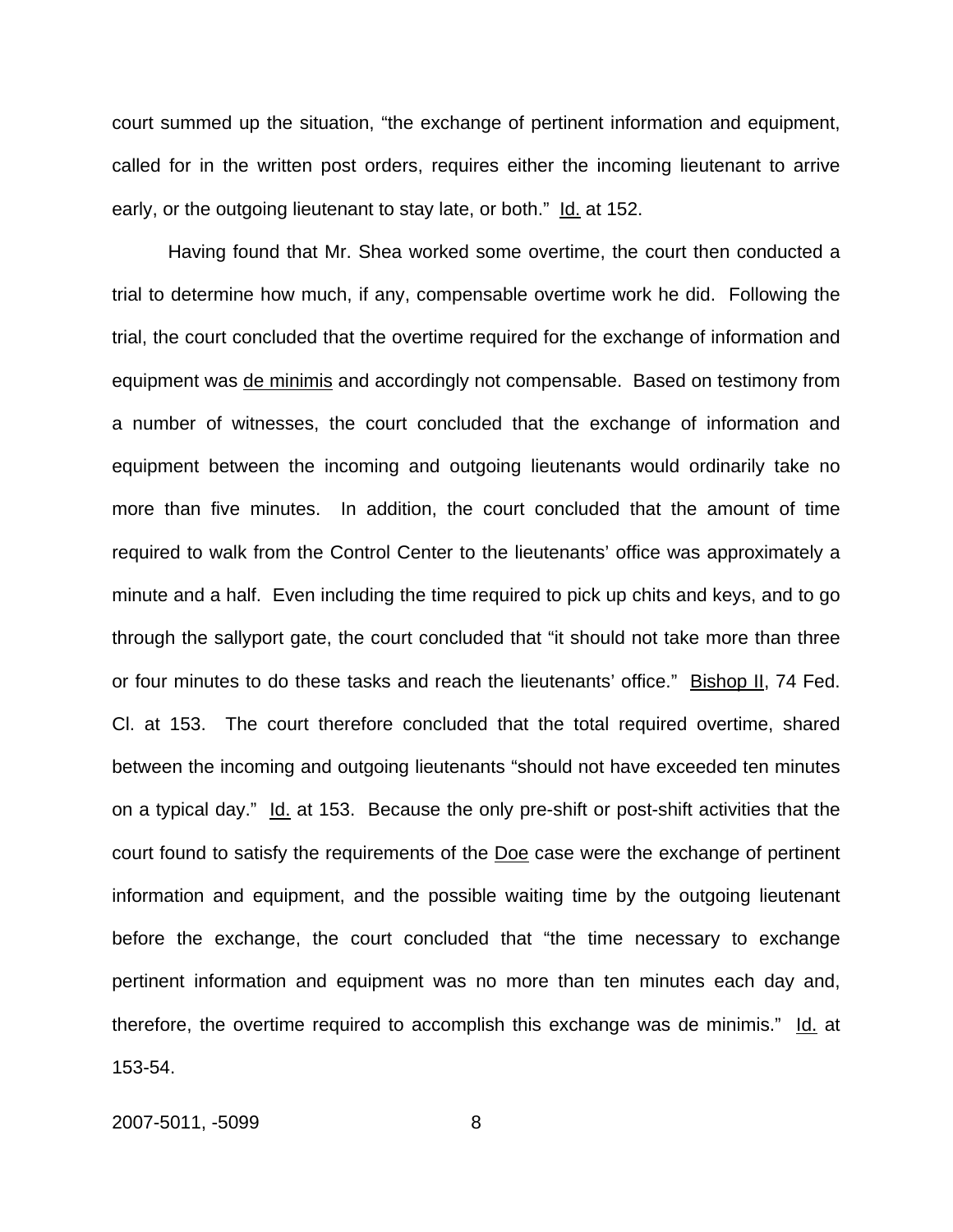The court also rejected Mr. Shea's argument that he was required to work overtime to conduct a roll call of correctional officers. The court ruled that although the correctional officers and the prison may have benefited from his taking the roll before his shift began, "he was not required to make himself available prior to the start of each shift and thus any claim based on conducting rolls fails" under the authority of the Doe case. Bishop II, 74 Fed. Cl. at 154. The court likewise rejected Mr. Shea's argument that he worked overtime for the period necessary to conduct a "count" of inmates near the end of his shift. The court stated that it was "satisfied that departure delays due to incomplete counts were inconsequential due to infrequency or because they were so brief as not to materially add to the delay." Id.

 Mr. Shea argues that the trial court erred by not counting as compensable overtime the time he spent waiting in the key line and walking to the lieutenants' office. As for the time he spent walking to the lieutenants' office, the court did credit that time, which the court found to be about one and a half minutes. See Bishop II, 74 Fed. Cl. at 153. As for the time waiting in the key line, the court did not regard that time as constituting overtime work, because the pertinent Bureau of Prisons' operations memorandum treated each employee's shift as beginning with the employee's arrival at the Control Center and receipt of equipment.<sup>[1](#page-9-0)</sup> In addition, to the extent that Mr. Shea

1

<span id="page-9-0"></span><sup>1</sup> Although the operations memorandum provided that an employee would not be treated as late if he arrived at the key line in a reasonable time to get his equipment before the beginning of the shift, that accommodation did not alter the fact that the employee's shift was treated as beginning upon the receipt of his equipment. By regulation, time spent on preliminary pre-shift activities is not compensable. 5 C.F.R. § 550.112(b)(2). Thus, time spent waiting in the key line is not compensable. See Lindow v. United States, 738 F.2d 1057, 1064 (9th Cir. 1984) (pre-shift time spent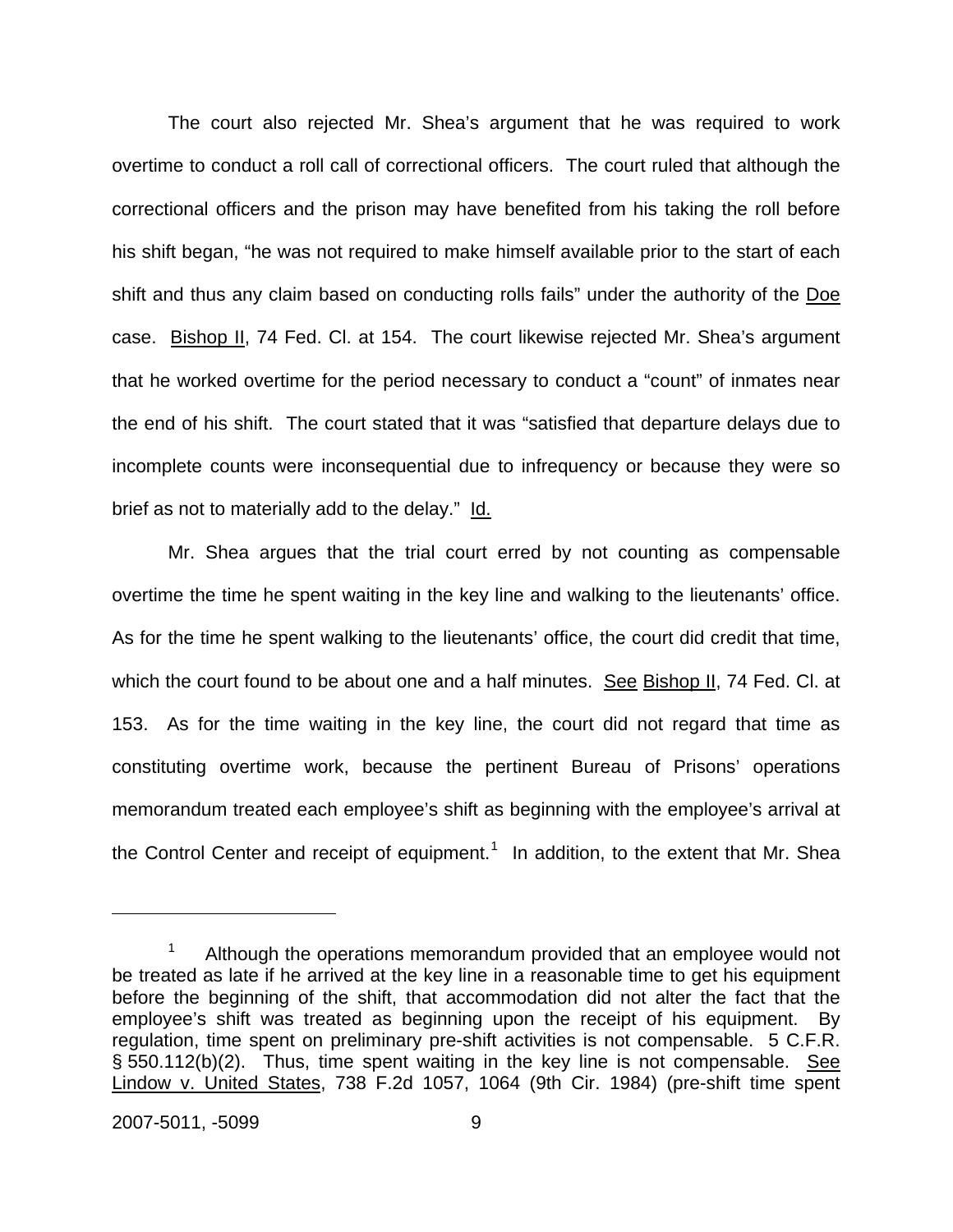contends that the court failed to count the time required to "talk with his replacement or other employees and in relinquishing the keys, radio, or battery," that is incorrect. The court counted those duties as part of its overtime analysis; it simply did not credit Mr. Shea's contention that performing those functions took as long as Mr. Shea contended. Id. at 151-54. We see no error in the court's analysis of the tasks for which Mr. Shea was entitled to overtime credit or the time required to perform those tasks. And because that time was less than ten minutes per day, by the court's calculation, we agree that the overtime attributable to those tasks was de minimis and thus not compensable.

 Mr. Shea challenges various findings made by the trial court as to how long particular tasks took, contending that the court's findings that conflicted with Mr. Shea's testimony constituted clear error. The court based its findings on testimony from other witnesses, however, and we reject Mr. Shea's contention that the court's reliance on those witnesses' testimony was improper and rendered the court's findings clearly erroneous.

 As noted, the trial court entered summary judgment against Mr. Shea on his claim that he was entitled to overtime compensation for his attendance at several monthly lieutenants' meetings that took place at times other than during his regular shift.

 $\overline{a}$ 

passing through security checkpoints is not compensable time under the analogous provisions of the Portal-to-Portal Act, 29 U.S.C. § 254); see also IBP, Inc. v. Alvarez, 546 U.S. 21, 41-42 (2005) (time spent waiting to put on protective gear is not compensable under the Portal-to-Portal Act). Although the Portal-to-Portal Act does not apply to federal employees, the pertinent OPM regulations regarding preliminary activities are similar to the regulations promulgated under the Portal-to-Portal Act. See U.S. Dep't of the Air Force v. FLRA, 952 F.2d 446, 448 (D.C. Cir. 1991).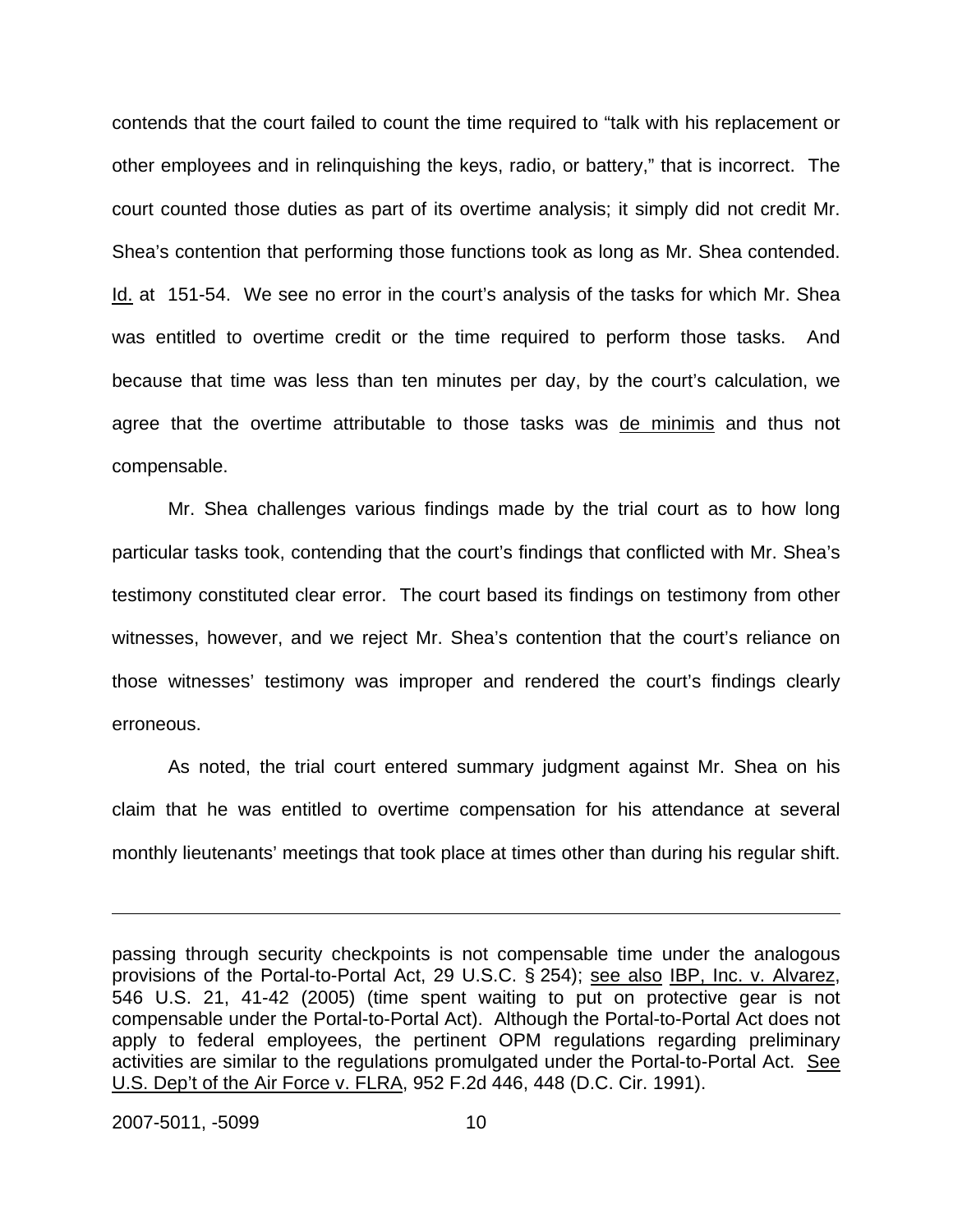Mr. Shea's claim is based in part on a 1999 post order that stated, "All lieutenants are required to attend the monthly lieutenant's meeting held on the first Wednesday of each month, or as otherwise scheduled by the captain." The court concluded that neither that post order nor any other written documents required Mr. Shea to attend meetings that did not occur during his regular working hours and that evidence submitted during the summary judgment proceedings indicated that the ordinary practice at the institution was for lieutenants not to attend if they were not on duty.

It is not necessary for us to decide whether that post order (or other evidence) was sufficient to create a triable issue of fact as to whether Mr. Shea was required to attend those meetings, because the record demonstrated that Mr. Shea was awarded compensatory time for meetings he attended that were held outside his normal shift hours. By regulation, the agency was not required to offer overtime pay, as opposed to compensatory time, to an employee at Mr. Shea's grade level. See 5 C.F.R. § 550.114(c). Moreover, the trial court found that there was no evidence that Mr. Shea requested overtime pay, as opposed to compensatory time, and in his brief Mr. Shea does not challenge the court's conclusion on that issue.<sup>[2](#page-11-0)</sup> Accordingly, even if Mr. Shea was compelled to attend the lieutenants' meetings that took place outside of his regular working hours, the evidence showed that he was fully compensated through the award of compensatory time and is not entitled to an additional monetary award.

 $\overline{a}$ 

<span id="page-11-0"></span><sup>2</sup> This court has recently held that when a federal employee receives compensatory time for overtime work, the compensatory time is provided on an hourfor-hour basis. Doe v. United States, 513 F.3d 1348 (Fed. Cir. 2008); see 5 C.F.R. § 550.114(c) (providing for compensation for overtime work with "an equivalent amount of compensatory time off").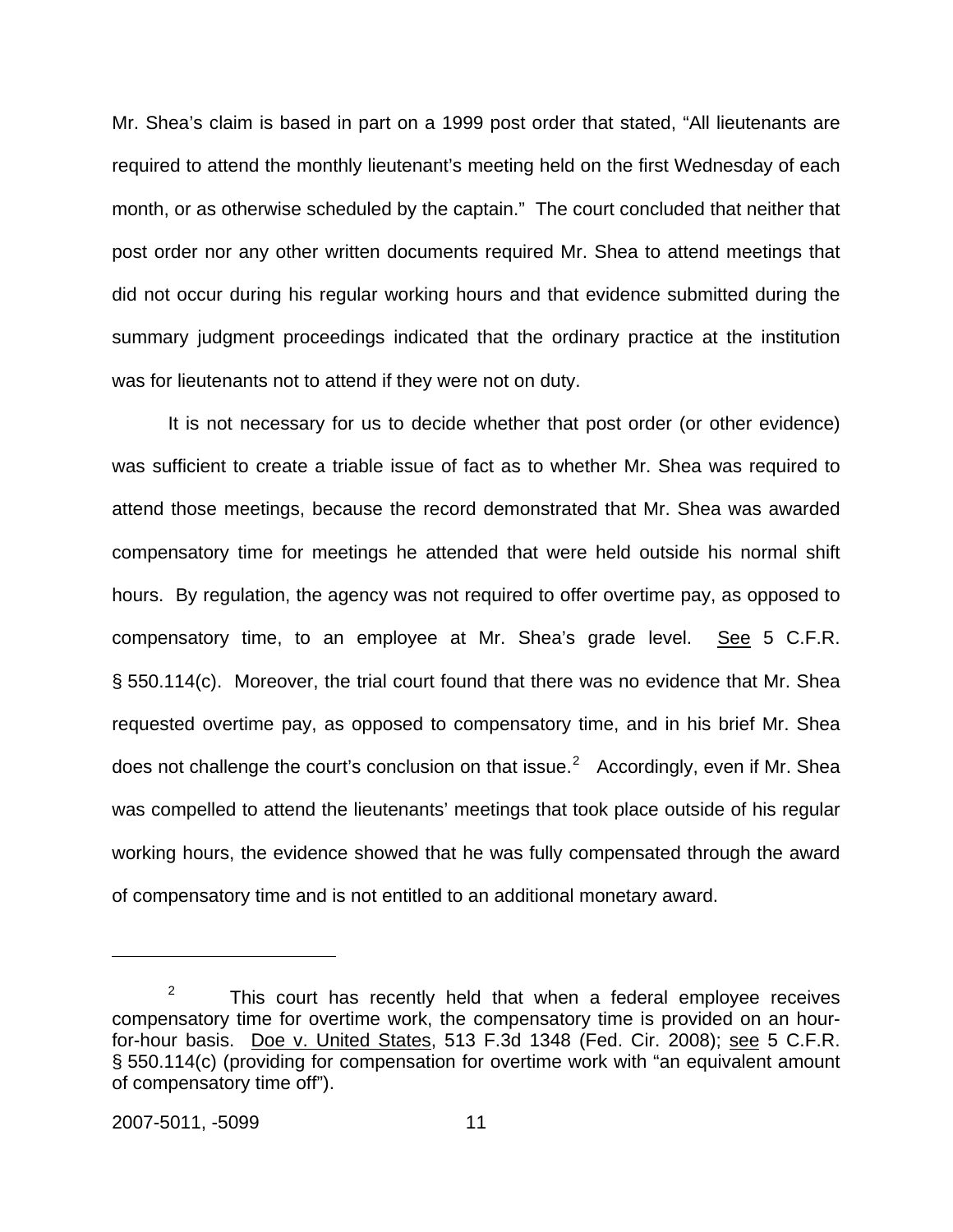The trial court addressed the specific claims of the four Carlsen appellants in a separate opinion, and those four appellants have filed a separate appeal. In this section, we address the arguments of three of the Carlsen appellants, Charles Carlsen, John T. Damico, and Lourdes Natal, that are not common to the two cases. In the following section, we address the separate arguments of the fourth Carlsen appellant, John Tucker.

 Appellant Carlsen worked at the Otisville facility, where his primary duties related to training programs. For the two-year period for which he claims relief, he asserts that on days when training sessions were held he arrived before the beginning of his shift to set up for training and stayed after his shift to clean up. He claims compensable overtime for both the pre-shift set-up and the post-shift clean-up. He also claims compensable overtime for time he worked after the end of his shift on those occasions when the count of inmates was not completed until after his normal quitting time.

Mr. Carlsen makes a separate claim for overtime credit for "executive closeout" meetings that he attended during the brief period when he served as Acting Assistant Warden. He contends that those meetings, although scheduled during working hours, sometimes ran later than his normal quitting time. He argues that the schedules of meetings and emails from the Warden's secretary reminding attendees of the meetings constituted the requisite written orders to perform overtime.

 Appellant Damico served as Laboratory Bench Supervisor at the Bureau of Prisons medical facility in Springfield. For the one-year period for which he claimed relief, he alleged that he arrived early for his shift and left late. He claimed the extra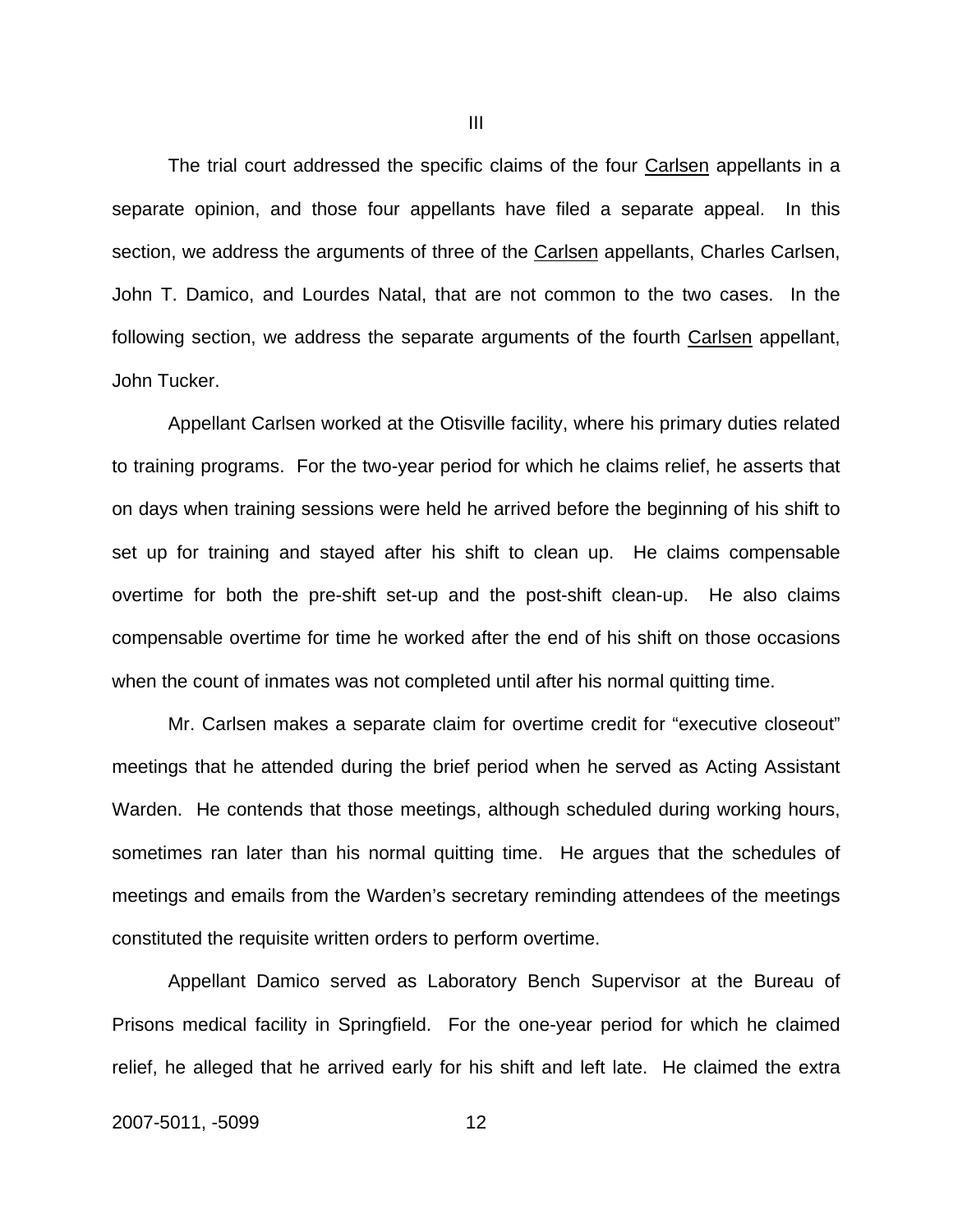time was required at the beginning of his shift for him to pick up his equipment, walk to the laboratory, inventory his equipment, and review overnight lab requests. The extra time at the end of his shift, he alleged, was required to perform inventories, inform his replacement of pending lab work, and walk to the Control Center. He also claims that he was required to work overtime on those occasions on which he attended meetings that lasted past his scheduled quitting time.

 Appellant Natal serves as a Supervisory Clinical Nurse at the Springfield facility. Her claims date from April 19, 2000, through the present. She alleges that she typically arrives at the facility 15 to 25 minutes before the beginning of her shift and leaves the facility between 5 and 15 minutes after the completion of her shift. She claims compensable overtime for those periods.

 The trial court's analysis of the claims of appellants Carlsen, Damico, and Natal was essentially the same with respect to each. The court pointed out that none of the appellants was able to point to any written order directing the performance of overtime work. Mr. Carlsen relied on the warden's approval of a training schedule lasting from 7:30 a.m. to 4:00 p.m. and argued that the warden's approval implicitly required him to work overtime. The court concluded, however, that approval of a training schedule "does not explicitly order Mr. Carlsen to perform overtime." Carlsen, 72 Fed. Cl. at 795. The court also held, contrary to Mr. Carlsen's argument, that the schedule of executive closeout meetings and the email reminders about the meetings he was required to attend did not serve as explicit orders to perform overtime when the meetings were scheduled during the regular workday, even though the meetings would occasionally last until after the end of his shift. Id.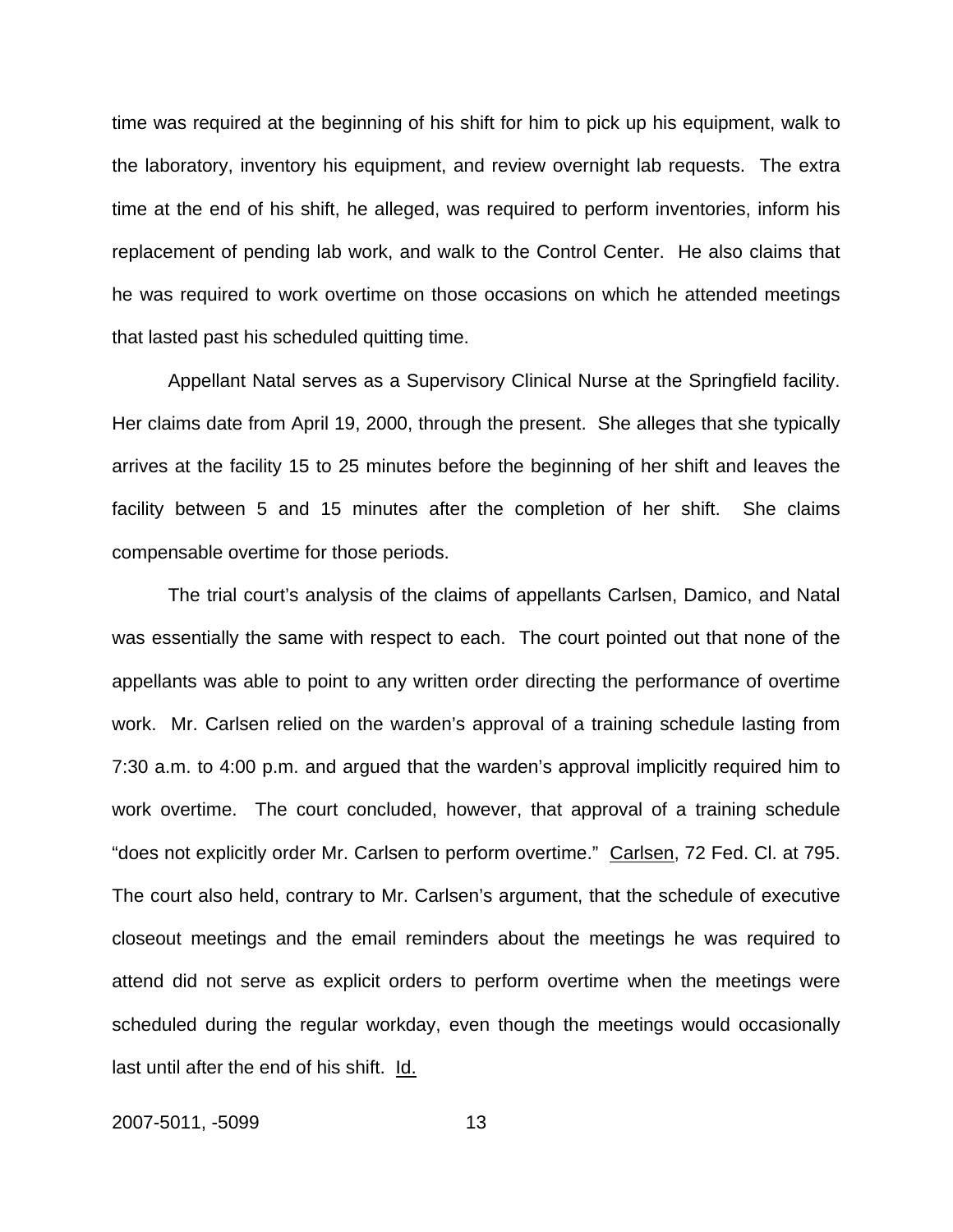The court likewise rejected the argument, raised by Mr. Damico and Ms. Natal, that their position descriptions constituted orders to perform overtime by requiring them to perform pre-shift and post-shift work and to attend meetings that required overtime work. The court pointed out that the position descriptions were very general in nature and did not contain any express requirement that either employee perform overtime work. Carlsen, 72 Fed. Cl. at 795-96.

We agree with the trial court's disposition of the claims of all three of those appellants. Their claims are closely akin to the claims rejected by this court in the 2004 Doe case. In that case this court rejected the employees' reliance on a variety of written materials, none of which constituted an "express directive to work overtime," Doe, 372 F.3d at 1363. In Doe, for example, the court noted that the United States Attorneys' Manual "does not even . . . order an indefinite number of overtime hours." Id. Likewise here, neither the position descriptions nor any other written documents appellants identify contain any direct statement requiring overtime work. Consequently, the claims of appellants Carlsen, Damico, and Natal must be rejected.

IV

 Appellant John Tucker served as an Activities Lieutenant at the Springfield facility for most of his claim period, which was somewhat less than two years following April 19, 2000. Like Mr. Shea, Mr. Tucker relied heavily on the post orders as the purported written directives to perform overtime work. For the most part, the trial court held that the post orders, although binding, did not have the effect of ordering employees to work overtime. However, as in the Shea case, the trial court found that the post orders qualified as express written requirements to perform overtime in one particular respect.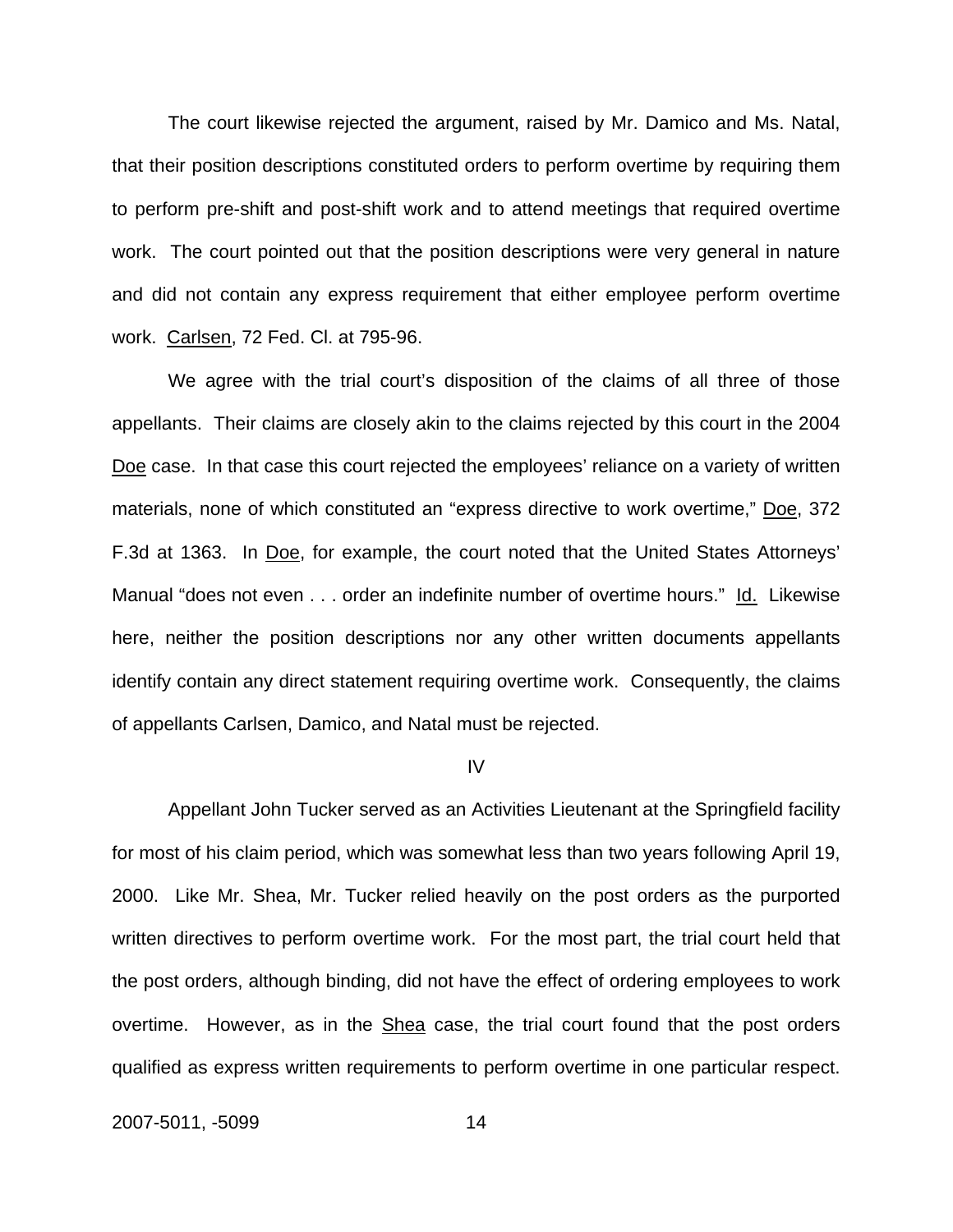The court noted that the Activities Lieutenant post orders required the AM shift and PM shift Activities Lieutenants to exchange information with one another. As the court explained, "In order for the outgoing lieutenant to brief the incoming lieutenant, these two have to be present at the same time, even though there is no overlap in their shifts." Carlsen, 72 Fed. Cl. at 798. The court therefore found that the post orders required overtime work for the time the lieutenants had to spend exchanging information. The overlap problem existed only once a day, the court pointed out, when the AM lieutenant left and the PM lieutenant arrived. Id.

 Examining the overlap issue, the court concluded that although the overlap created the need for overtime work, the amount of overtime that was required was de minimis. Accepting Mr. Tucker's claim that he left the institution between 10 and 15 minutes after the end of his shift each day that he worked as an AM Activities Lieutenant, the court noted that "his one qualifying overtime activity, exchanging information, would still constitute a de minimis activity because his additional time at the institution includes time spent completing activities that were not 'ordered' within the contemplation of Doe." Carlsen, 72 Fed. Cl. at 799. The court pointed out, for example, that at least three minutes and 21 seconds of his claim time was spent walking from the lieutenants' office to the Control Center. Because by then Mr. Tucker had already relinquished his equipment and duties to his replacement, the court held that the walking time to the Control Center did not constitute overtime work. Subtracting that time from the 10 to 15 minutes that Mr. Tucker claimed to have spent at the institution each day following his shift, the court calculated that he performed no more than about 6.5 to 11.5 minutes of overtime each day that he served as the AM Activities Lieutenant.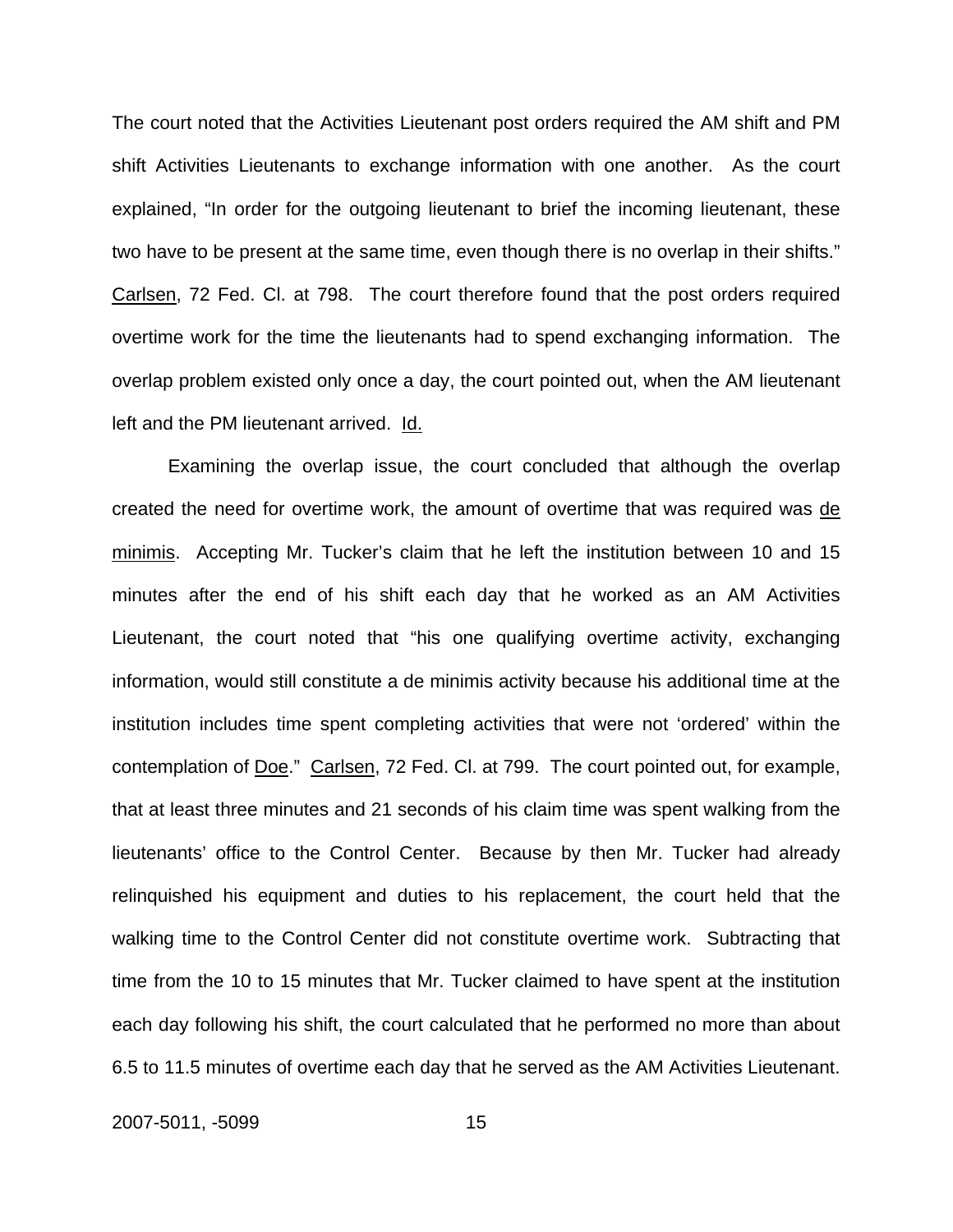Under the circumstances, the court concluded, that amount of additional time was de minimis. Id. at 799-800. In making that determination, the court relied in particular on the fact that the amount of overtime would frequently be less than 10 minutes, and that when the overtime exceeded 10 minutes, it would only be by 1.5 minutes at the most. Accordingly, the court concluded that it would be an undue administrative burden to devise a means to keep track of those occasions on which Mr. Tucker's overtime would exceed 10 minutes, entitling him to between 10 and 11.5 minutes of overtime pay.

 We see no legal error in the trial court's analysis. While it is true that the period that is normally regarded as the cut-off for de minimis overtime is 10 minutes, see 5 C.F.R. § 550.112(b)(1)(i), that number has not been treated as a rigid maximum. As the trial court pointed out, amounts greater than 10 minutes have been regarded as de minimis depending on the circumstances, such as the practical administrative difficulty of recording additional time, the aggregate amount of compensable time, and the regularity of the work. For example, in Lindow v. United States, 738 F.2d 1057, 1063 (9th Cir. 1984), the employees alleged that they had worked between 5 and 15 minutes of overtime per day. The court treated that amount as de minimis, noting that the average amount of work was 7 to 8 minutes per day and that keeping track of the exact amounts of overtime under the circumstances would have been administratively burdensome. See also Bobo v. United States, 136 F.3d 1465, 1468 (Fed. Cir. 1998) (applying the Lindow test).

The trial court in this case noted that the administrative difficulty of capturing overtime attendant to the exchanges of equipment and information at the end of the lieutenants' shifts would be considerable, particularly because that amount of time